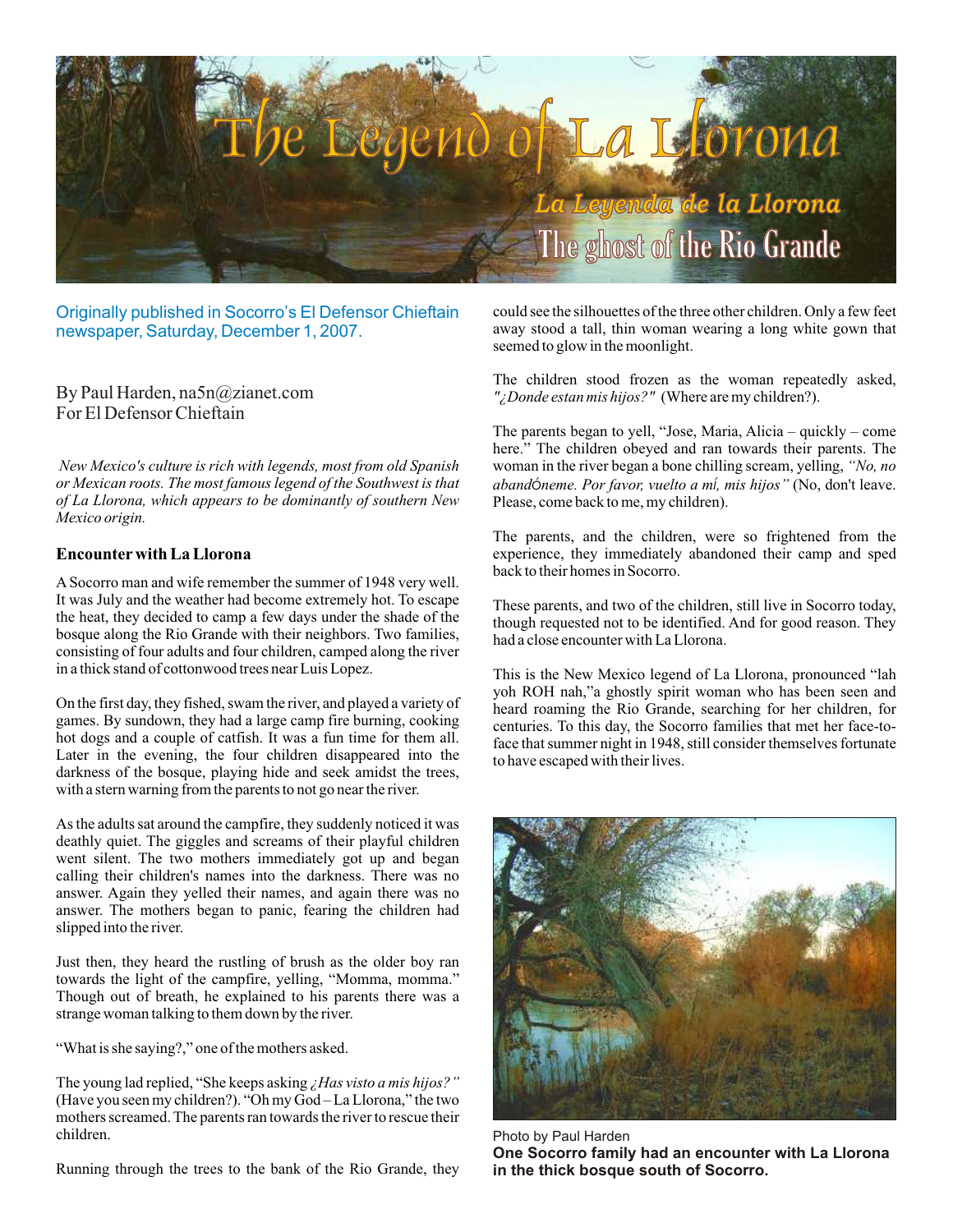# **The Legend**

La Llorona is New Mexico's most famous legend, and the state's most famous ghost. It is centered along the Rio Grande south to Juarez, Mexico. There is scarcely a child in New Mexico that has not been told the story of La Llorona as a youngster.

Though there are many variations, the legend goes something like this:

In the early 1700s, there was a young woman named Maria living in Juarez, Mexico. As Maria blossomed into a young woman, her striking beauty attracted the charms of many local men. Coming from a poor family, her mother encouraged her to marry one of these dashing young men for a good life. However, Maria refused, stating her beauty would one day attract the charms of a very rich man.

Before long, the handsome young man of her dreams rode into town. He was the son of a well known wealthy ranchero west of Juarez. He wore nice clothes and had a handsome, well groomed horse with a fancy saddle – all the signs of a man of wealth.

Maria would follow him around, trying to catch his eye, but he seemed to only notice the young women who were fairly "well to do." At night, he would charm the local ladies with his guitar and golden voice, breaking Maria's heart.

One day, the young ranchero came into the tienda where Maria was shopping. She blushed from embarrassment, as she was wearing an old dirty, tattered dress. However, the blushing beauty suddenly caught the eye of the young ranchero. She was the most beautiful woman he had ever seen.

After a short courtship, the ranchero paid her father a large dowry and they were soon married, in spite of the objections of the rancheros father. After all, it was frowned upon for a wealthy man to marry a woman from a lower class.

After their marriage, they moved to Mesilla, where it is said he worked his own ranch and worked as a merchant along El Camino Real. Other say he moved to Mesilla to avoid the scorn of his father for marrying a woman from such a poor family. Regardless, over the following years, Maria bore him three children.

As the years went by, Maria and her wealthy husband grew apart. He was often gone for months at a time on the ranch, or shipping goods along the Camino Real. He developed little interest in Maria or the children. Maria suspected he was frequenting the company of other women during his travels.

One day Maria was walking along the street with her three children when her husband's buggy approached. Sitting close was another woman – a beautiful young woman. He passed her and the children, pretending not to notice them. Maria's heart was wrenched in two.

Her anger exploded into a jealous rage. If only she didn't have the children, she thought, then her husband would love her again. In her rage, she dragged her three children to the Rio Grande and held their heads under the water until they were dead. Maria had committed the ultimate sin – deliberately killing her own children.

Returning home later that night, she explained to her husband what she had done to please him. He was horrified and ordered her out of his life. It is said Maria roamed the streets of Mesilla for many nights, calling and crying for her children, earning her the name La Llorona – the wailing woman.

Realizing she had lost everything in life, she went down to the river and cried for her children one last time. When there was no answer, she drove a dagger deep into her chest, falling dead into the Rio Grande.

The people of Mesilla, finding her body, buried her in the town cemetery. It is said, even today, La Llorona can be seen roaming the cemetery and the river, crying for her children, giving the Mesilla cemetery the reputation for being haunted.



Photos courtesy El Camino Real International Heritage Center **Actress and storyteller Rosalia De Aragon portrays La Llorona as a beautiful young woman (left) and her appearance today (right) after centuries of searching the Rio Grande for her children.**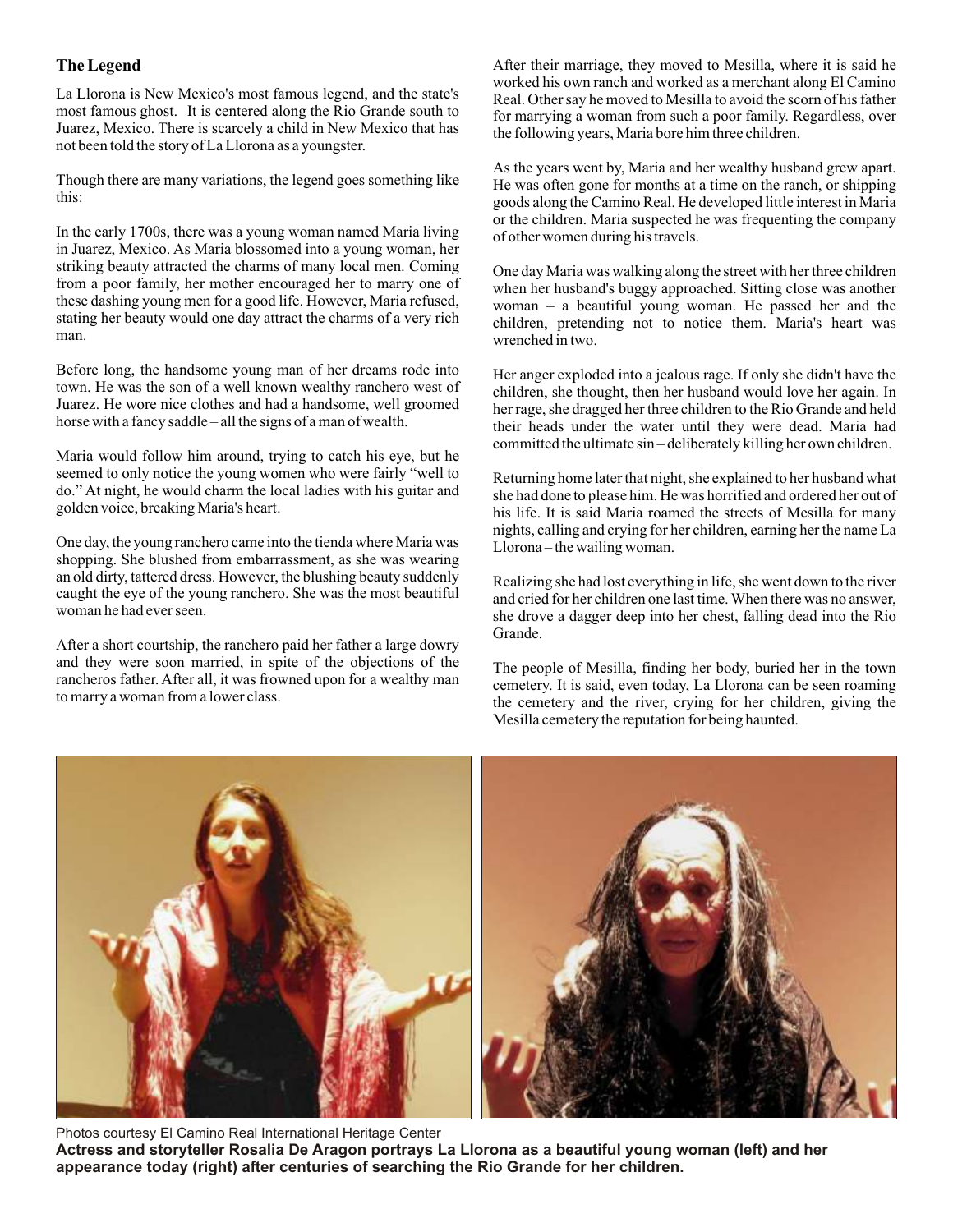## **OtherVersions of La Llorona**

Another popular version has the ranchero leaving Maria for a younger woman. In time, Maria killed her children when she could no longer support them, supposedly as a misdirected act of mercy. Other versions have Maria getting pregnant by a wealthy ranchero, who refused to marry her, and killed the child when born to hide the sin. And yet other versions, more common in northern New Mexico, tell of the husband killing the children.

In Santa Fe, Maria, of course, is from Santa Fe and roams the Santa Fe River. Even in 1700, Santa Fe thought the state revolved around them!

Was La Llorona deserted by her husband? Wronged by a lover? Or, the victim of a cheating husband? Regardless, most versions of the legend have La Llorona killing her children in the river, then herself.

# **¿Dónde están sus niños?**

It is said when Maria appeared before God, He asked her, *"¿Dónde están sus niños?"* (Where are your children?).

Maria replied, *"No sé"* (I don't know).

God then disfigured her to punish her selfish pride, then damned her to prowl the rivers forever in search of her children. Horrid to look at, she roams the deserts, particularly along the Rio Grande, looking for her dead children to this day. It is said if she encounters children, she drags them into the river and drowns them, hoping to present them to God as her own.

Over the centuries, many claim to have seen, or heard, La Llorona. Many describe her as being a beautiful, alluring woman dressed in a white dress with long, black hair. Others say she is dressed in black. Only up close do people see her old, contorted face, and realize who she really is. Her spirit walks the rivers at night, often during a full moon, calling for her children, or luring the children of others into the river.

Some say she carries with her an evil aura. Anyone who survives an encounter with La Llorona will soon be followed by tragedy. Others believe she is a bruja – a witch – casting spells of death or misfortune on those who clash with her. Her eerie spine-chilling cry is said to be an omen of death. Many believe La Llorona is the cause of so many children drowning in the ditches and rivers of New Mexico. Others claim it is contact with La Llorona that causes the occasional mother to kill her own children.

Interviewing many Socorroans, there are few that did not know one version or another of La Llorona. The legend was taught to them at a young age. Some remember the story scared them to death every time the wind blew, or they heard mysterious sounds in the night. A few shuttered when La Llorona was mentioned, often followed by a personal experience with the wailing woman of the river.

One might question, "then why write a history article on a story



Courtesy of Cine Mexicano **This 1960 "La Llorona" remains a popular horror film in Mexico. The plot bears little resemblance to the actual legend of La Llorona.**

that everyone knows?" Well, because not everyone in Socorro had the good fortune of having a Spanish speaking grandmother to forewarn you of the evils of the river. If you've ever caught an image of something in the corner of your eye, or heard an unexplained scream in the night – now you know. It was La Llorona. She is the most enduring legend of New Mexico in both story and song.

One old Spanish song of La Llorona tells the story like this:

*Don't go down to the river, child, Don't go there alone; For the sobbing woman, wet and wild, Might claim you for her own.*

*She weeps when the sun is murky red; She wails when the moon is old; She cries for her babies, still and dead, Who drowned in the water cold.*

*She seeks her children day and night, Wandering, lost, and cold; She weeps and moans in dark and light, A tortured, restless soul.*

*Don't go down to the river, child, Don't go there alone; For the sobbing woman, wet and wild, Might claim you for her own.*

# **Modern Day La Llorona**

There have been recent crimes of mothers killing their children that have been compared to a modern day La Llorona. The similarities are striking. Here are a few of them.

### **Susan Smith**

On October 25, 1994, Susan Smith of Union, South Carolina, reported to police she had been carjacked by an African-American man who drove away with her two children still in the car. A nationwide search began for the missing 1990 Mazda Protege and the two small children. Smith appeared on network television making tearful pleas for the safe return of her children. The heavily publicized kidnapping story captured the nation.

Nine days later, Smith confessed to killing her children. She told police where she had rolled her car into a nearby lake with her two children inside. Police found the automobile where Smith said it would be, and recovered the Mazda Protoge from the lake. Inside they found the drowned, lifeless bodies of three year old Michael and his 14 month old brother, Alexander.

During the trial, Smith explained her husband had recently divorced her. She had killed her children to dispose of them so she might have a relationship with a wealthy, local man who had no desire for a ready-made family. Without her children, she thought, she would be able to capture the charms of her new suitor.

This reasoning for killing her two children was widely met with contempt and disgust by mothers and fathers across the country. She was compared to La Llorona in a Time magazine article.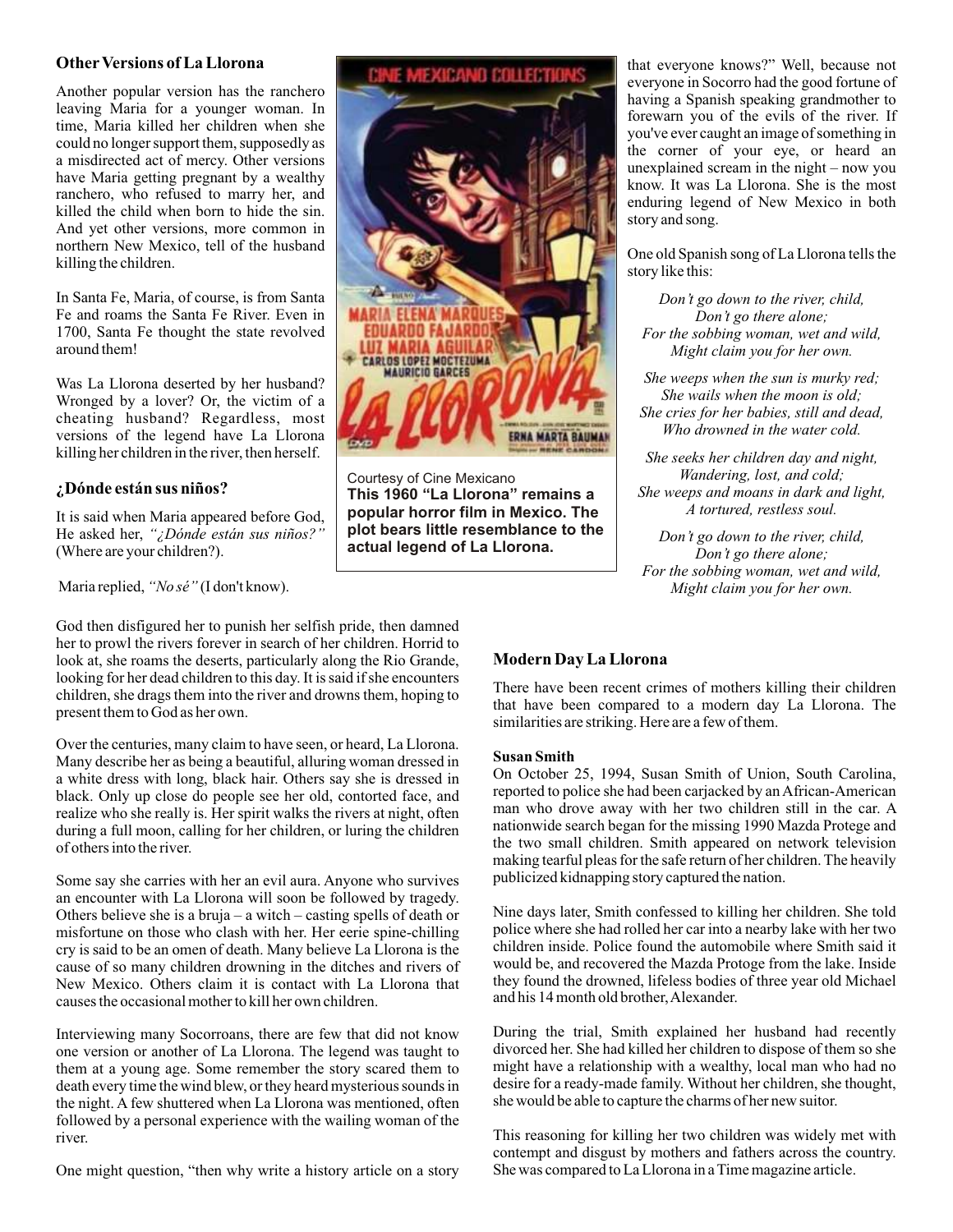

Courtesy of Cine Mexicano **A ghostly spirit roaming the Rio Grande searching for her children is the legend of La Llorona. The legend has spread throughout the Southwest and California.**

Susan Smith was sentenced to life in prison and not eligible for parole until 2024.

#### **Andrea Yates**

In 1993, Andrea Kennedy married the love of her life, Russell Yates. Due to their relationship with an extreme fundamentalist evangelist, they believed they should have as many children as possible. After four children, Andrea expressed she was exhausted caring for the children and felt four children was enough. However, after pressure from her husband and their minister, Andrea gave birth to another child in 2000.

Andrea went into a deep depression after the birth of her fifth child. Continued pressure from her husband and minister led her to believe she and her children were evil, unrighteous, and were doomed to burn in hell.

On June 20, 2001, Andrea Yates filled the bathtub in their home and proceeded to drown her five children. She calmly called her husband at work and told him, "You need to come home ... I've done it." Andrea then called 911 and requested a policeman and ambulance.

Upon arrival at the Yates home, the police found four dead children laying on a bed covered with a sheet. The fifth child was still face down in the bath tub. Drowned by their mother were seven month old Mary, two year old Luke, three year old Paul, five year old John, and seven year old Noah.

At the trial, Andrea confessed she had committed the "seventh deadliest sin" – filicide, or infanticide – the deliberate act of a parent killing their offspring. She did so to regain the love of her husband. Diagnosed with post mortem depression, she was sentenced to 40 years in a Texas state criminal mental institution rather than prison. In 2004, two years after being sentenced, her husband, Russell, divorced her. She remains incarcerated in Texas.

### **Christina Riggs**

Christina Riggs was a divorced single mother of two working as a nurse in Sherwood, Arkansas. After her second husband divorced her, she became depressed, morbidly obese, and frequented Karaoke bars looking for companionship.

On the evening of November 4, 1997, Riggs gave her two children Elavil, an anti-depressant drug that induces drowsiness, then put them to bed. Once asleep, she injected her son, 5 year old Justin, with potassium chloride. This is the heart stopping drug used to execute death row inmates. Justin awoke and cried out in terror as the burning pain from the lethal drug flowed through his veins. Riggs grabbed a pillow and finished the job by smothering her son to death.

She then smothered her other son, two year old Shelby, and placed the two dead children on the bed and covered them with a blanket. Riggs then swallowed 28 tablets of Elavil and injected herself with a lethal dose of potassium chloride.

The next morning, their bodies were found by police, along with a suicide note that read in part, "I hope one day you will forgive me for taking my life and the life of my children. I couldn't bear to leave my children behind ... and live knowing their mother killed herself."

Medical personnel at the scene noticed the mother still had a weak heartbeat and was rushed to the hospital. Miraculously, she survived. Her two children, however, were pronounced dead by the coroner.

Riggs stood trial for the infanticide death of her children. The jury deliberated for less than hour before returning their guilty verdict. She requested the death sentence so she could be with her children. Her wish was granted.

Christina Riggs was executed by a lethal injection of potassium chloride on May 2, 2000. This story earned national attention at the time, not only for cruelly killing her two children, but for the



Photo courtesy of Cinefania Mexico **Virginia Zuri plays La Llorona is a 1933 Mexican film, released in the United States as "The Crying Woman."**